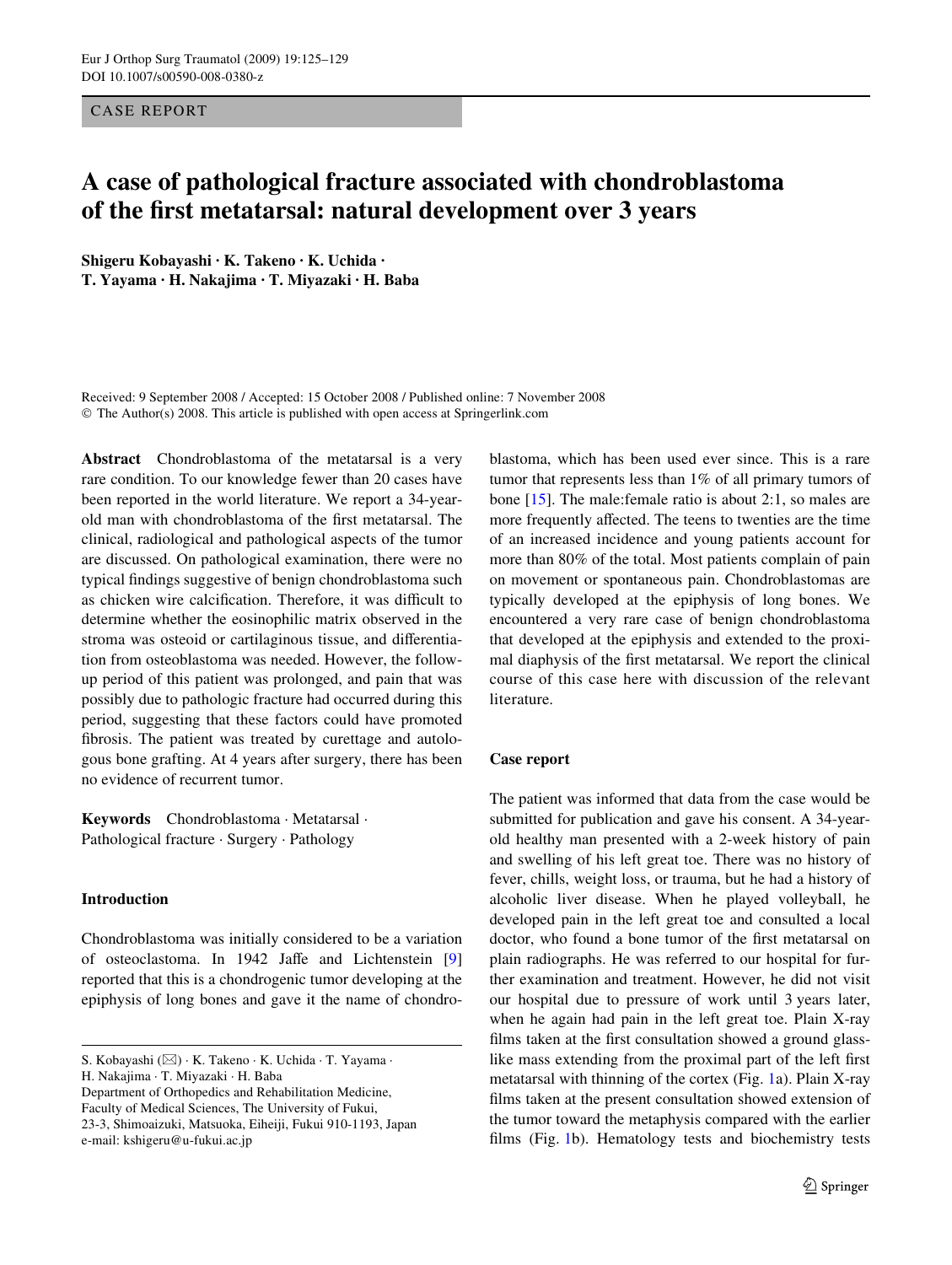

**Fig. 1** Plane radiographs of the first metatarsal: **a** at the first consultation batter 3 years of the first consultation tion; **b** after 3 years of the first consultation

<span id="page-1-1"></span><span id="page-1-0"></span>**Fig. 2** Saggital MR imaging of the first metatarsal; **a** T1-weighted images (TR/TE: 500/35); **b** T1-weighted images after gadolinium injection (0.1 mmol/kg); **c** T2-weighted images (TR/TE: 2,000/100)

revealed no abnormalities, except for mild hepatic dysfunction. MRI showed a low signal intensity on T1-weighted images and a mixture of high and low signal intensities on T2-weighted images, and enhanced MRI revealed marked enhancement of the whole tumor (Fig. [2](#page-1-1)). Bone scintigrams showed accumulation at the site of the tumor, but no accumulation in other areas (Fig. [3a](#page-1-2)). Angiography showed that the tumor was principally supplied via the dorsalis pedis artery and was densely stained (Fig. [3](#page-1-2)b, c). As the tumor was assumed to be benign bone neoplasm based on the clinical course, frozen section examination was performed to confirm its benign nature, followed by curettage, cryosurgery and autologous bone grafting from the ilium. Intraoperative findings showed that there was no obvious extraskeletal progression and that the lesion was filled with reddish-brown granulation-like tissue (Fig. [4\)](#page-2-0). The tumor had was covered by bone cortex with well-preserved periosteum and showed solid medullary expansion inside the



<span id="page-1-2"></span>**Fig. 3** Bone scintigram (**a**) and angiogram (**b** arterial phase, **c** venous phase)

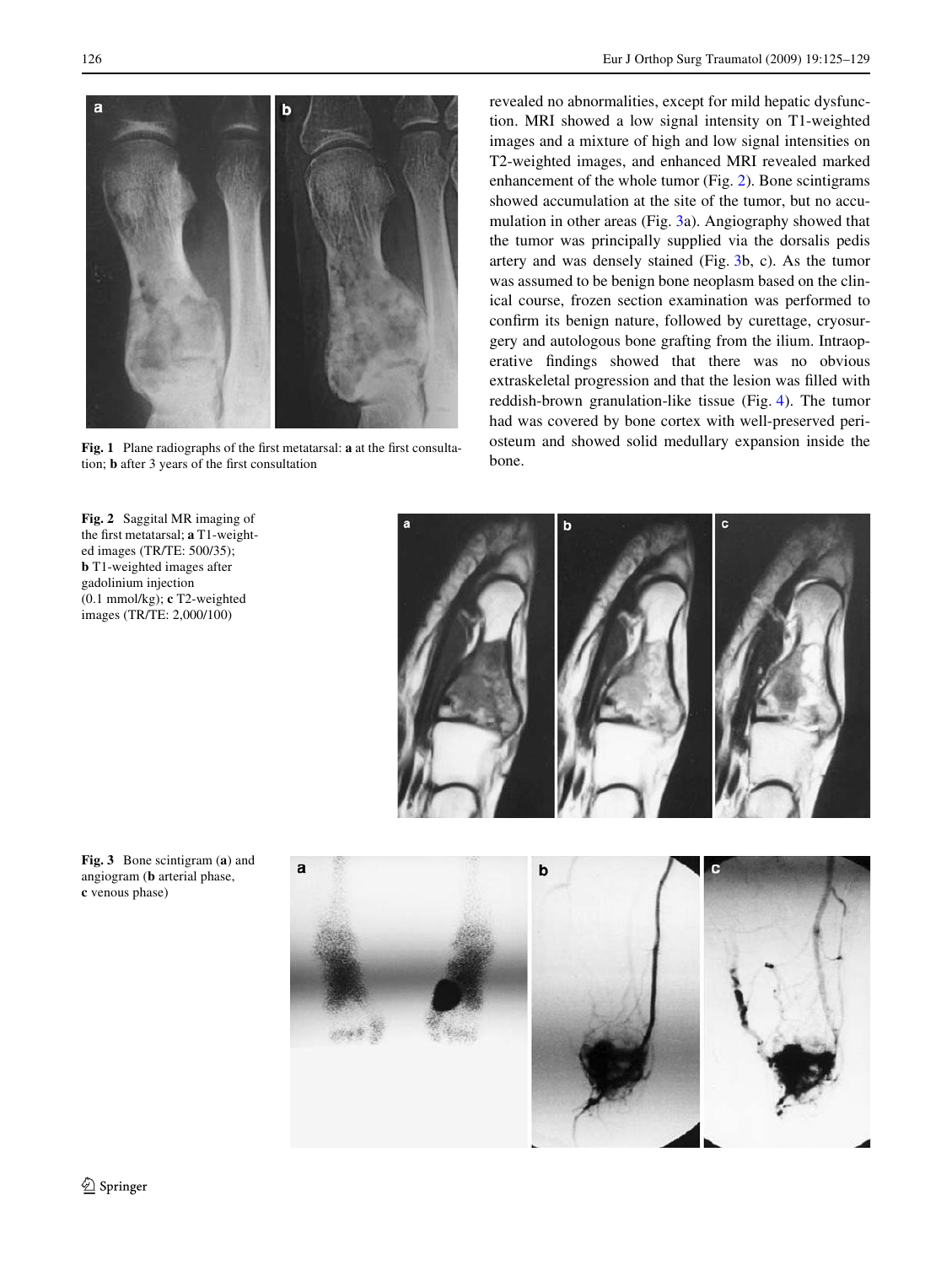

Fig. 4 Surgical findings. The tumor showed with reddish-brown granulation-like tissue

#### <span id="page-2-0"></span>Pathological findings

Microscopy showed a dense arrangement of nearly round tumor cells containing nuclei with coffee bean-like notches,

<span id="page-2-1"></span>**Fig. 5** Photomicrograph of the tumor. **a** Hematoxylin-eosin  $(\times 20, \text{bar} = 500 \text{ }\mu\text{m})$ , **b** Hematoxylin-eosin  $(\times 200,$  $bar = 50 \text{ }\mu\text{m}$ , **c** Alcian blue stain ( $\times$ 200, *bar* = 50 µm), **d** Azan–Mallory stain  $(\times 200,$  $bar = 50 \text{ }\mu\text{m}$ , **e** Silver impregnation stain ( $\times$ 200,  $bar = 50 \text{ }\mu\text{m}$ 

but no mitosis. The areas with evident calcify deposition had no chicken wire appearance, but consisted of densely accumulated tumor cells and lightly eosin-stained cartilage-like matrix with calcification. No hemorrhage or necrosis was detected (Fig. [5a](#page-2-1), b). The stroma was lightly stained by Alcian blue (Fig. [5](#page-2-1)c) and the majority of the stroma was stained by Azan–Mallory stain (Fig. [5](#page-2-1)d), while silver impregnation stain revealed reticular fibers in the tumor cells (Fig.  $5e$  $5e$ ). From these findings, this tumor was diagnosed as a chondroblastoma with changes indicating on obsolete lesion.

#### **Discussion**

Chondroblastoma usually develops in long bones such as the femur, the humerus, and the tibia. Among 1,533 reported cases of chondroblastoma, 162 (10.6%) had tumors at the foot, but the metatarsal was only affected in  $17$   $(1.1\%)$ (Table [1\)](#page-3-0)  $[3-6, 8, 10, 12-15]$  $[3-6, 8, 10, 12-15]$  $[3-6, 8, 10, 12-15]$  $[3-6, 8, 10, 12-15]$  $[3-6, 8, 10, 12-15]$  $[3-6, 8, 10, 12-15]$  $[3-6, 8, 10, 12-15]$  $[3-6, 8, 10, 12-15]$  $[3-6, 8, 10, 12-15]$  $[3-6, 8, 10, 12-15]$ . On plain X-ray films, there is a round or nearly round tumor that is confined to the epiphysis and has a distinct border, although it is occasionally

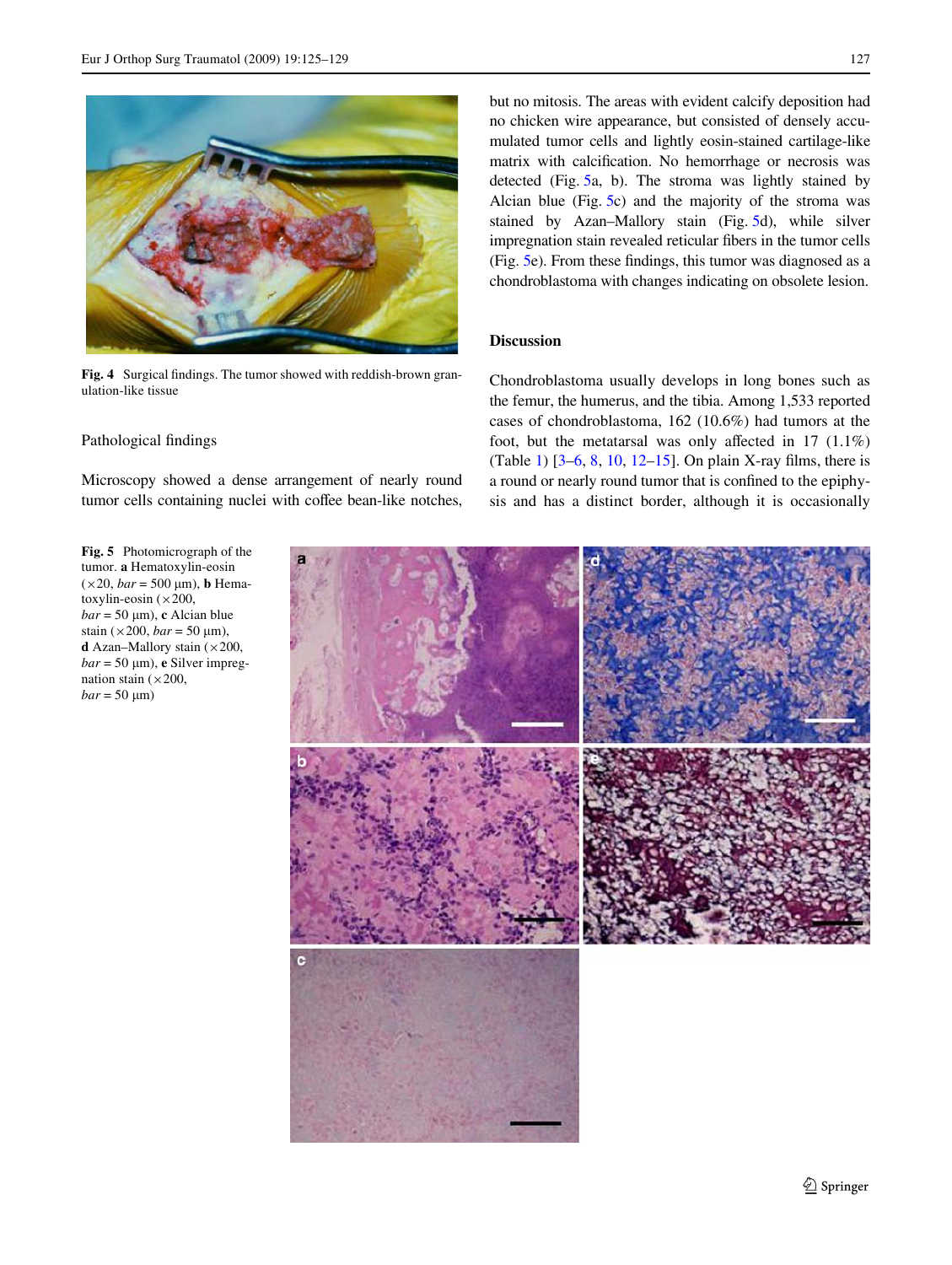<span id="page-3-0"></span>**Table 1** Chondroblastoma of foot and metatarsal found in the literature

| Literature source       | Location                              |                                  | Total number of                                     |
|-------------------------|---------------------------------------|----------------------------------|-----------------------------------------------------|
|                         | Metatarsal [number<br>of cases $(\%)$ | Foot [number]<br>of cases $(\%)$ | chondroblastoma                                     |
| Schajowicz et al. [12]  | $1(1.4\%)$                            | $11(15.9\%)$                     | 69                                                  |
| Dahlin et al. $[4]$     | $3(2.4\%)$                            | $17(13.6\%)$                     | 125                                                 |
| Huvos et al. $[9]$      | $10(2.2\%)$                           | 43 (9.4%)                        | 458 (including those)<br>in Dahlin's report $[4]$ ) |
| McLeod et al. $[10]$    | $\Omega$                              | $8(11.1\%)$                      | 72                                                  |
| Bloem et al. $[3]$      | $1(1.0\%)$                            | $13(12.5\%)$                     | 104                                                 |
| Springfield et al. [13] | $\theta$                              | $6(8.6\%)$                       | 70                                                  |
| Turcotte et al. $[14]$  | $\Omega$                              | $3(4.3\%)$                       | 70                                                  |
| Unni et al. $[15]$      | $\overline{0}$                        | 9(7.6%)                          | 119                                                 |
| Fink et al. $[6]$       | $1(0.3\%)$                            | 42 (12.7%)                       | 332                                                 |
| Davila et al. $[5]$     | $3(1.4\%)$                            | $25(11.8\%)$                     | 211                                                 |
| Atalar et al. [1]       | $1(3.6\%)$                            | $2(7.1\%)$                       | 28                                                  |
| Total number of cases   | $17(1.1\%)$                           | $162(10.6\%)$                    | 1,533                                               |

shown as a multilocular radiolucent lesion with irregular spotty calcification. This tumor generally occurs at the epiphyses of long bones, but it is known that the lesion is not necessarily confined to the epiphysis and occasionally extends to involve the methaphysis. Such extension of tumors developing in the long bones has been reported by Schajowics et al.  $[12]$  $[12]$  in 5 out of 46 cases, by Springfield et al. [[13\]](#page-4-6) in 5 out of 8 cases, and by Hudson et al. [\[7](#page-4-7)] in 2 out of 15 cases, so extension from the epiphysis to involve the metaphysis is not necessarily rare.

This tumor needs to be differentiated from malignant tumors, such as chondrosarcoma, clear cell chondrosarcoma and osteosarcoma; and from other benign lesions such as enchondroma, giant cell tumor, chondromyxoid fibroma, aneurysmal bone cyst, and osteoblastoma  $[2, 11, 1]$  $[2, 11, 1]$  $[2, 11, 1]$  $[2, 11, 1]$  $[2, 11, 1]$ [12](#page-4-5), [15\]](#page-4-1). Generally, chondroblastoma is composed of medium-sized, round or multinucleated cells with a distinct border, and the giant cells generally have several to more than ten small nuclei. In some cases, chondroid matrix is observed. In the present case, histopathological examination of an intraoperative specimen showed no typical findings suggestive of chondroblastoma, such as chicken wire calcification, possibly because it was an obsolete lesion. Therefore, it was difficult to determine whether the eosinophilic matrix observed in the stroma was osteoid or cartilaginous tissue, and differentiation from osteoblastoma was needed. However, the follow-up period of this patient was prolonged, and pain that was possibly due to pathologic fracture had occurred during this period, suggesting that these factors could have promoted fibrosis. The majority of the stroma was stained by Alcian blue and Azan–Mallory stains, while silver impregnation staining revealed reticular fibers in tumor cells. From these findings, this lesion was considered to have fibrotic chondroid stroma, and accordingly was diagnosed as a chondroblastoma. Treatment of chondroblastoma involves curettage of the lesion and bone grafting, in principle. The recurrence rate has been reported as 11–24%, so it is not necessarily low [\[3](#page-3-1), [4](#page-3-2), [8,](#page-4-3) [12,](#page-4-5) [13\]](#page-4-6). For treatment of the present case, the lesion was accurately localized by CT and MRI, so that curettage could be adequately performed using a surgairtome as well as a chisel and a curette in order to prevent local recurrence. Cryosurgery was also performed to prevent recurrence. This procedure led to a large bone defect, but the defect was filled by using autologous bone grafts. Plain X-ray films taken 4 years postoperatively showed good bone union and no relapse of the tumor.

**Conflict of interest statement** No funds were received in support of this study.

**Open Access** This article is distributed under the terms of the Creative Commons Attribution Noncommercial License which permits any noncommercial use, distribution, and reproduction in any medium, provided the original author(s) and source are credited.

### **References**

- <span id="page-3-4"></span>1. Atalar H, Basarir K, Yildiz Y, Erekul S, Salik Y (2007) Management of chondroblastoma: retrospective review of 28 patients. J Orthop Sci 12:334–340
- <span id="page-3-5"></span>2. Bakotic B, Huvos AG (2001) Tumors of the bones of the feet: the clinicopathologic features of 150 cases. J Foot Ankle Surg 40:277–286
- <span id="page-3-1"></span>3. Bloem JL, Mulder JD (1985) Chondroblastoma: a clinical and radiological study of 104 cases. Skeletal Radiol 14:1–9
- <span id="page-3-2"></span>4. Dahlin DC, Ovins JC (1972) Benign chondroblastoma. A study of 125 cases. Cancer 30:401–413
- <span id="page-3-3"></span>5. Davila JA, Amrami KK, Sundaram M, Adkins MC, Unni KK (2004) Chondroblastoma of the hands and feet. Skeletal Radiol 33:582–587